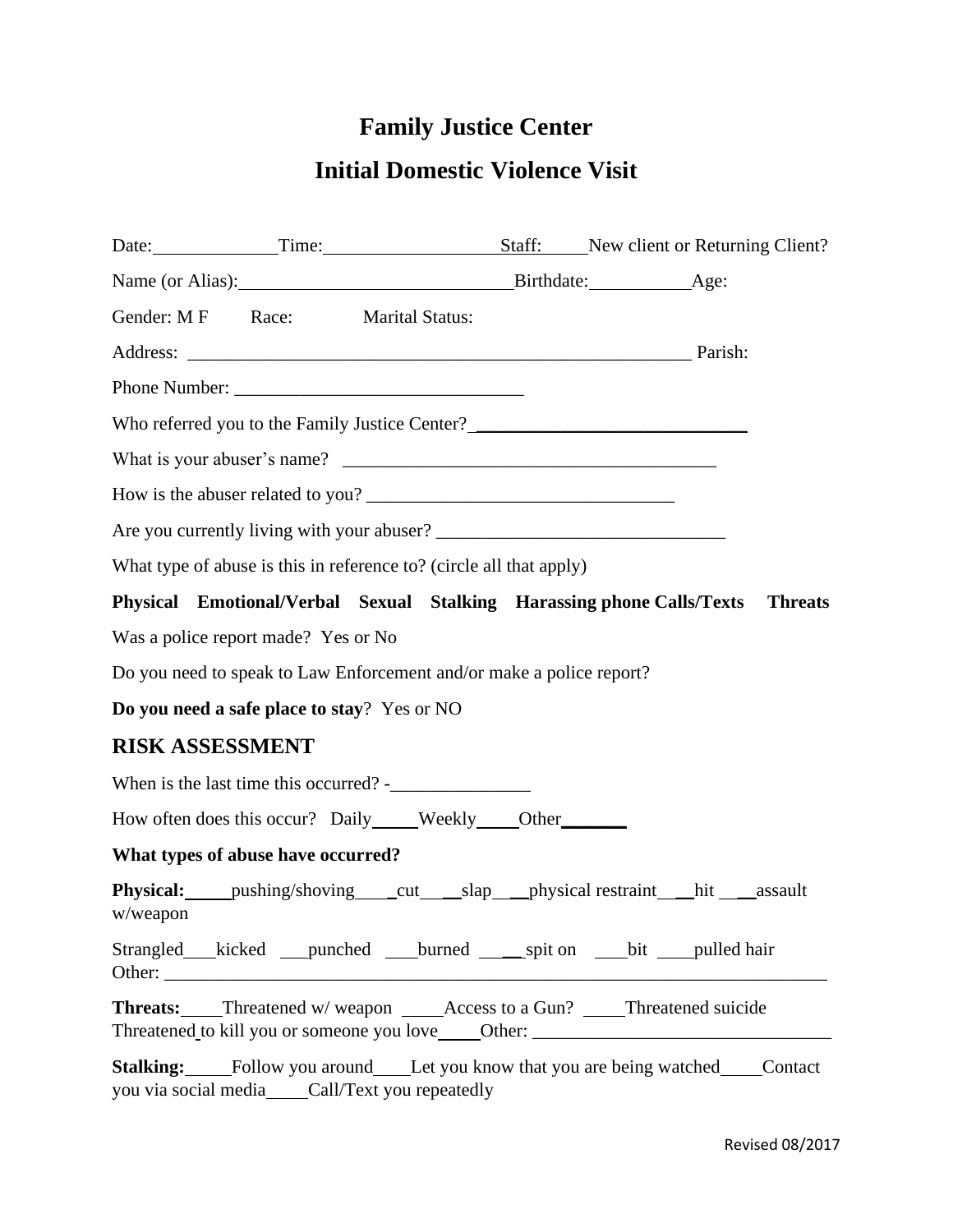**Sexual:** Force you to have intercourse Force you to perform oral sex Force you to perform sexual acts with others Any other forms of sexual assault

**Emotional/Verbal Abuse:** Excessive Jealousy\_\_\_\_\_\_Isolation\_\_\_\_Intimidation\_\_\_\_Name calling Choose who you can or cannot be friends with Control the finances Isolation from family and/or friends\_\_\_\_\_\_

**Has a physician diagnosed the abuser with any mental or emotional illness? Yes No**

#### If so, what type?

**\*\*\*\*\*\*\*\*\*\*\*\*\*\*\*\*\*\*\*\*\*\*\*\*\*\*\*\*\*\*\*\*\*\*\*\*\*\*\*\*\*\*\*\*\*\*\*\*\*\*\*\*\*\*\*\*\*\*\*\*\*\*\*\*\*\*\*\*\*\*\*\*\*\*\*\*\*\***

#### **Consent Form for Sharing Information at the Family Justice Center**

I, \_\_\_\_\_\_\_\_\_\_\_\_\_\_\_\_\_\_\_\_\_\_\_\_\_\_\_\_\_\_\_\_\_\_\_\_\_, understand it may become necessary for Family

Justice Center staff to coordinate with other agencies to better assist me.

\_\_\_\_\_\_\_\_\_\_\_\_\_\_\_\_\_\_\_\_\_\_\_\_\_\_\_\_\_\_\_ \_\_\_\_\_\_\_\_\_\_\_\_

\_\_\_\_\_\_\_\_\_\_\_\_\_\_\_\_\_\_\_\_\_\_\_\_\_\_\_\_\_\_\_\_\_\_ \_\_\_\_\_\_\_\_\_\_\_\_\_

#### **These agencies may include**:

FJC Advocate, Project Celebration, Law Enforcement, South Bossier Counseling, David Raines Community Health Clinic (to name a few) as well as many local churches and organizations.

**Reminder: You are not required to file a police report or apply for a protective order to be eligible for services, but law enforcement is available should you need assistance. Staff may not reveal or discuss this information with anyone else unless it directly assists the client. All information is confidential. This policy of confidentiality does not expire.**

**Client Signature** Date

Witness Signature Date

#### **\*\*YOU MAY REVOKE YOUR CONSENT WITHOUT LOSING SERVICES\*\***